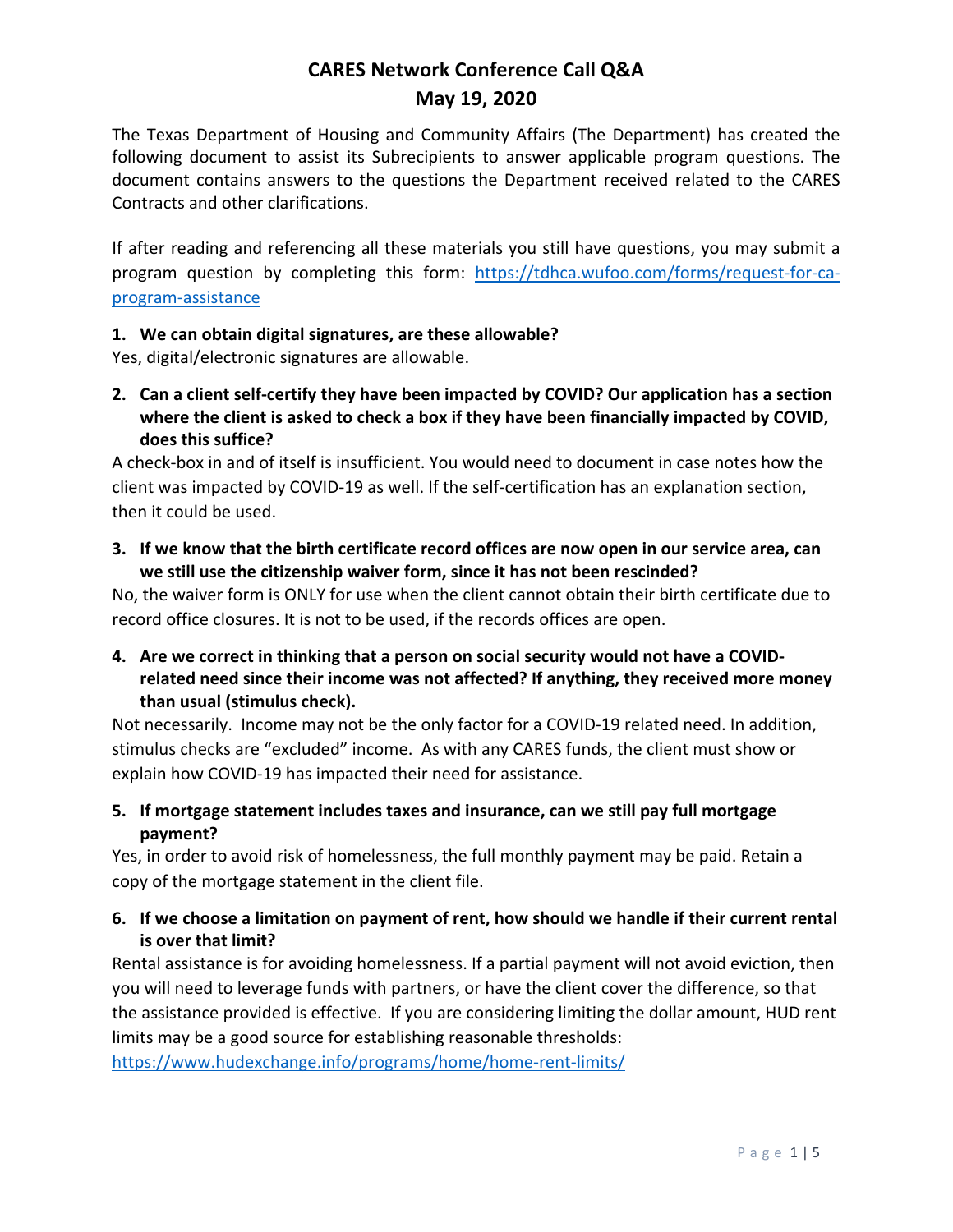#### **7. If funding is limited for rental assistance, after you serve priority populations, can we serve additional people using a lottery system since there isn't enough funding for all?**

This is an agency-level decision. Establish a written COVID-19 procedure for how this will be handled and stick to it.

**8. TDHCA compliance division asked during previous monitoring for lease agreements so it is highly suggested to obtain lease agreements for the files.**

That is correct. You are to maintain a copy of the client's lease agreement or mortgage statement in the file. Payment is to be made directly to the landlord/owner or mortgage company.

**9. If doing rental assistance, are we required to follow fair housing standards of HUD that we are required to follow for HOME programs?**

No, the service is to prevent homelessness. You must have a copy of the client's lease agreement and make the payment directly to the landlord/owner.

**10.** I**f a client is requesting rental assistance and they are behind 6 months, all past due rent is not COVID-related, can we catch them up with CARES funds?**

Remember that CARES assistance shall be provided for only COVID-19 impacts; therefore, limit the assistance to only the time period when the client lost employment or reduced hours as a result of the pandemic. Since this client was behind well before COVID-19, you could provide assistance under your regular CSBG contract if that is an acceptable policy at your particular organization.

# **11. Can one household be assisted under regular CSBG, CSBG-Discretionary, and CARES Act CSBG/CEAP?**

It is feasible, but may not be prudent.

For CSBG, a regular CSBG client may now have additional COVID-19 related needs. These clients could be served out of regular CSBG and a COVID-19 contract. For clients above 125%, these must be served using the CSBG-D or CSBG CARES contracts with a documented COVID-19 related need.

For CEAP clients, **the benefit allowance is based upon program year (not contract)**. All regular CEAP rules for assistance remain in effect. Those being served out of CEAP CARES contract must have a documented COVID-19 related need and be income eligible. Once you identify which contract is appropriate, you should fully serve the household for the remainder of this program year out of that contract. There is no additional benefit by using both contracts, so DO NOT use both contracts for a household, as this may result in future monitor findings.

**NEW WAIVER for CEAP**: 2 utility bills (electric, propane, or gas) may be paid each month until rescinded by the Department, effective 3/27/2020. Keep in mind that the assistance provided must still stay within the maximum benefit allowance.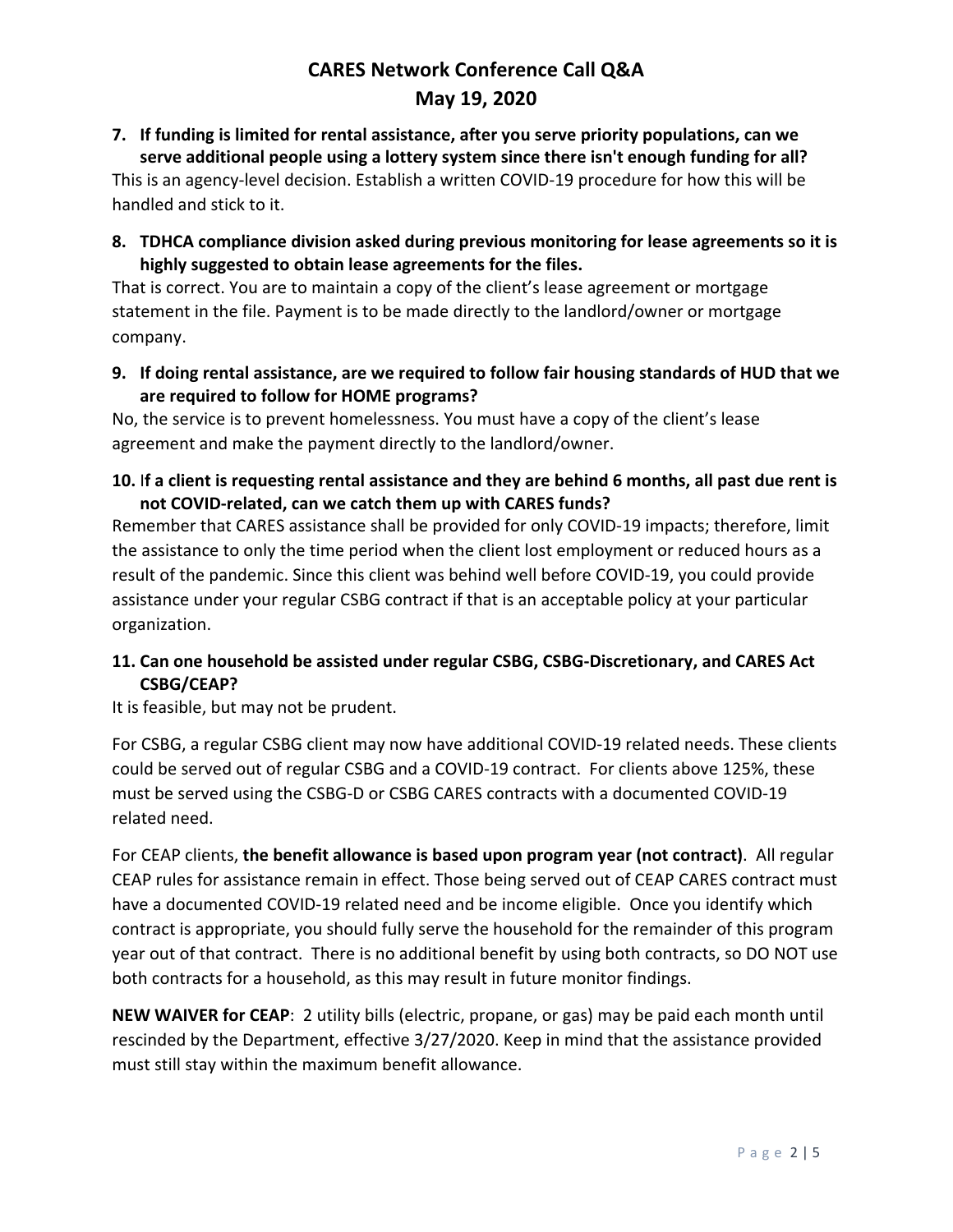## **12. Can a person who previously qualified for TOP still get help thru CARES program if they lost their job due to COVID?**

It depends. If this was a previous TOP client, who achieved TOP, and now lost their job due to COVID-19, then yes. If this was a previous TOP client, who had not yet achieved TOP for 90 consecutive days then you should re-enroll in regular CSBG.

## **13. Can technology be purchased for GED students/TOP clients who are in school since they are now studying remotely? Will that suffice as a COVID related need?**

If the technology is needed for the client to continue their education/certification due to classes only being offered remotely, then this could be considered a COVID-19 related need. With that said, proper procurement is required. A laptop or initiation of cell/internet service would require small purchase procurement. If they have existing cell/internet service, you could pay that vendor for the duration of the course.

## **14. Does the CARES ACT cover employees as well? As in rental assistance, food, and gas (fuel)?**

If agency staff are eligible for the programs, then they may be served. However, you will want a written policy or procedure as to how these applicants will be processed. There must be separation of duties (i.e. - application and eligibility determination conducted by a supervisor or non-relative/friend), with Executive Director approval for payment. The staff must be treated and processed like any other applicant and not placed ahead of other clients.

# **15. Are we required to have our Matrix pre-approved by TDHCA?**

No, your Matrix is determined at the local-level, based upon identified needs, funding availability, and identified services/outcomes to be achieved.

## **16. So gift cards can't be a \$100 Visa Card which is just like cash? Do the clients need to turn in receipts for purchases with gift cards?**

Pre-loaded Visas Cards are like cash. These are not allowable. You may purchase gift cards for specific needs through local vendors, for such things as: food, essentials, gas. The client file must clearly note the purpose of each gift card. Clients are not required to provide receipts to prove what the card was used for.

Agencies who use gift cards must have strong internal controls. Each card must be accounted for and associated with a client need noted in the client file. Gift cards are to be kept in a secure location with strict oversight. Subrecipients should have a clear written policy/procedure developed for gift cards.

### **17. Will the CEAP CARES funding guidelines be the same as the current CEAP?**

Yes. All program rules apply.

### **18. Is a past due utility bill sufficient to count as a disconnect notice?**

Not necessarily. You will need to determine if they are "at risk" of disconnect barring the moratorium. Check with your utility vendor.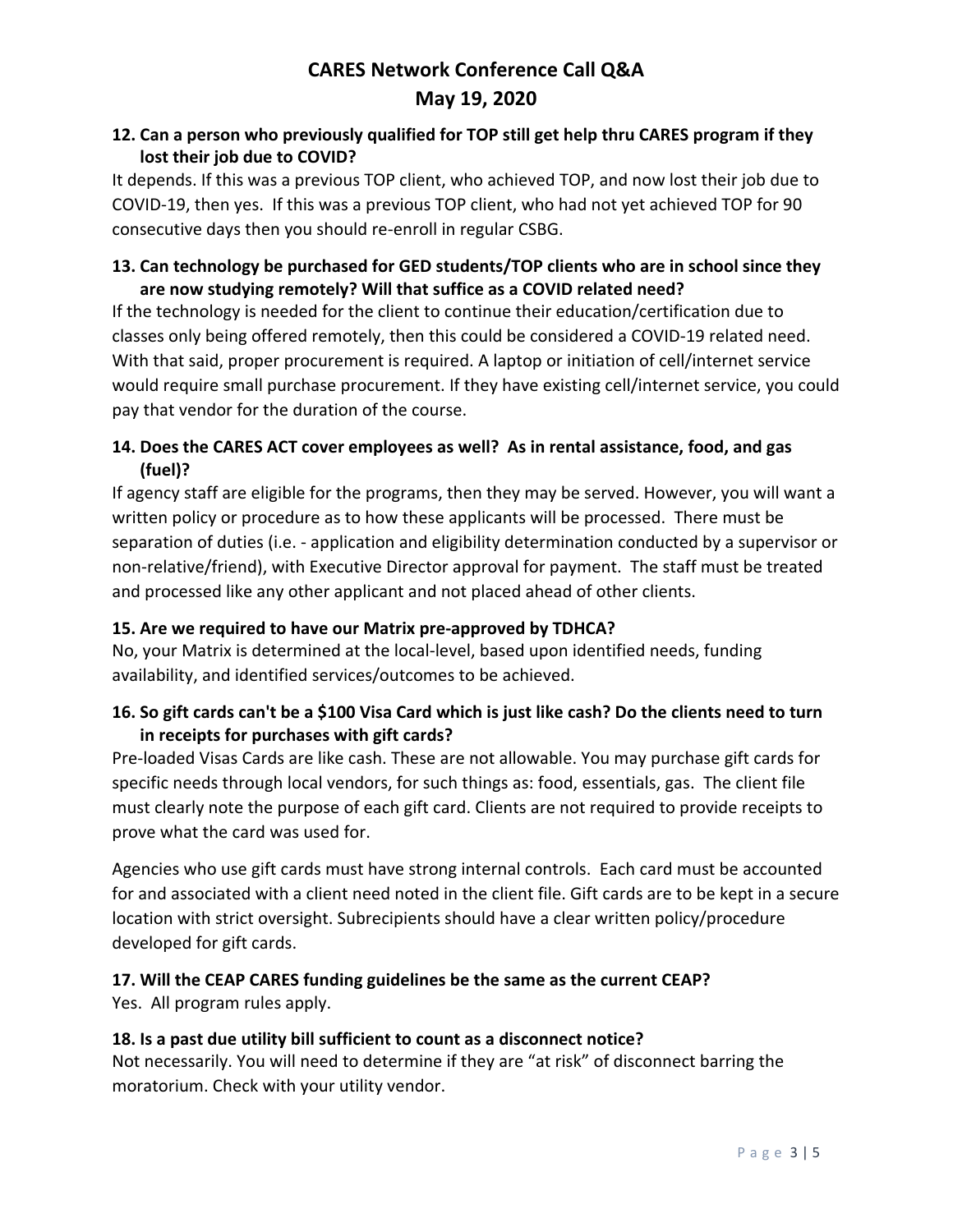#### **19. What do we need to look for to pay utility bills out of Crisis Assistance funds?**

Crisis Assistance has two components for assistance. 1) Household must be "at risk" of losing service or have lost service AND 2) there must be a weather crisis (as per your CEAP Service Delivery Plan), a disaster (as declared by the Governor or President), or life threatening condition, as outlined in 10 TAC §6.310 (a) (1-3).

#### **20. Can CSBG funds be used to pay for WAP training, once WAP TTA funds are expended?**

CSBG funds can only be used if it is identified as "CSBG Support for WX" direct client assistance in the CSBG budget. CSBG funds cannot pay for any administrative costs related to LIHEAP. Training is an administrative cost, therefore neither CSBG nor any other federal funds can be utilized to support LIHEAP administrative costs per the LIHEAP statute.

### **21. Under pre-award costs, does that pertain to costs for computers or other costs that are**

**not a direct service? Example, we have to do computer programming for CARES reporting.** Additional operational costs to effectively administer the CARES Act contracts are allowable pre-award costs. Pre-award costs may include direct client assistance that was provided prior to receipt of contract. Keep clear, detailed documentation. As with any purchases, proper procurement is required.

**22. What instructions do you have for us regarding pre-award costs out of CSBG/CSBG\_D for charging CSBG CARES when received?** 

In addition to having clear documentation of COVID-19 related need for each expense, and to ensure no double dipping, Subrecipients are to report any adjustments from their current contracts MER as an expense that will match on their CARES contracts MER.

**23. It was stated that we need to report families in all contracts if they received services from that contract? Will we not report once to keep it an unduplicated count? Or am I to understand that a household who may be assisted under the regular contract and the COVID-19 contract will have to be data entered in both contracts?** 

Unduplicated counts are reported by contract. The Department will need reports to be separate for CSBG, CSBG\_D COVID, and CSBG CARES Act.

We will be reporting under a different annual report for CARES Act.

**24. Will the due date for the additional reporting be the 15th of each month as well?** All reports will be due the 15<sup>th</sup> of the month.

#### **25. With previous CSBG, CSBG -D, CEAP contracts we only reported performance on one contract? Why the change that we report on each performance report?**

The Department must track COVID related assistance by contract. Federal requirements require that the Department issue separate contracts for CARES and must account for funding and performance under those CARES contracts.